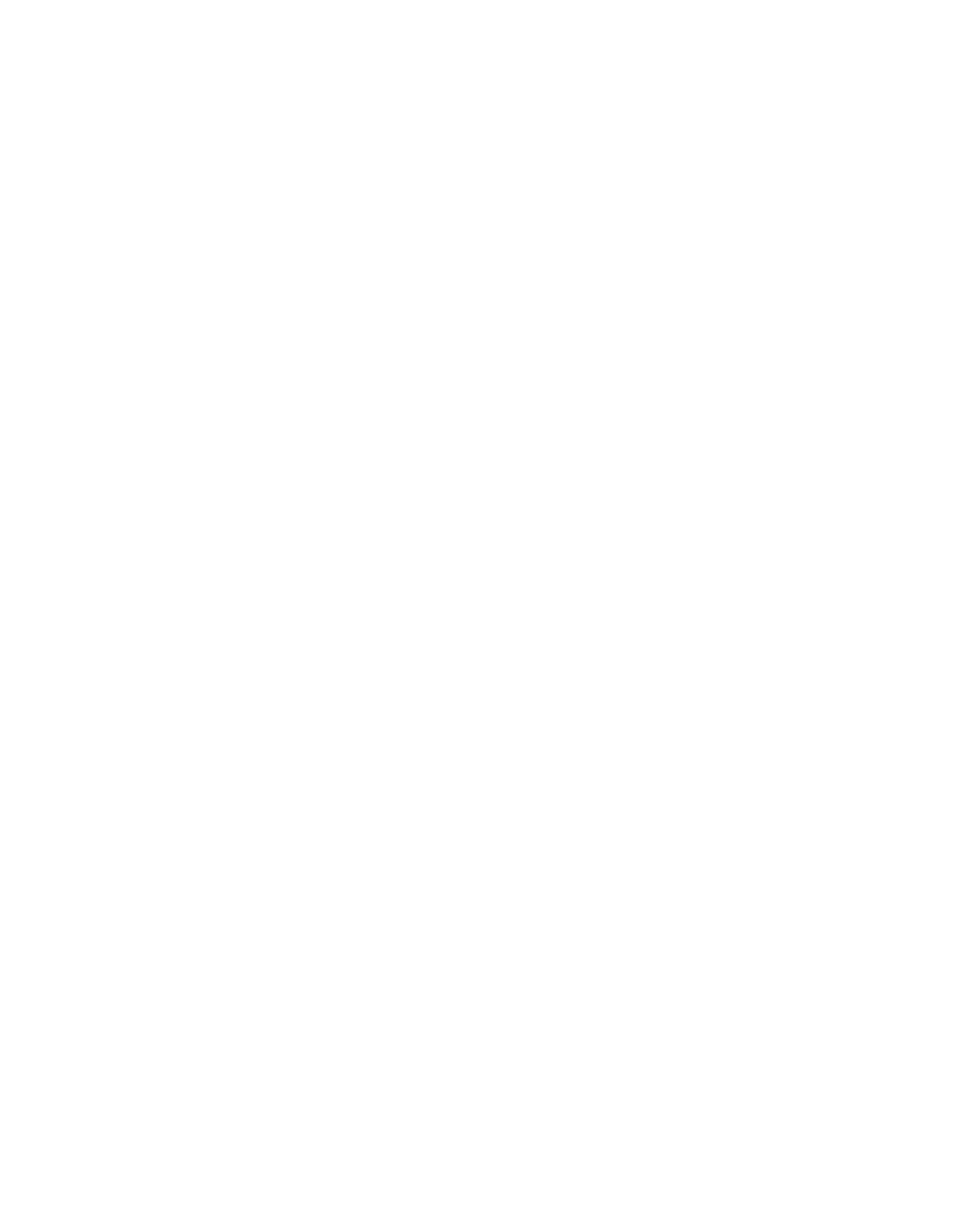# 2018 Mortgage Survey Report

## What's New

- ◆ Average interest rates for new multifamily mortgages increased 57 basis points, to 4.83%.
- ◆ Vacancy and collection losses decreased 0.09 percentage points, to 2.83%, the lowest level recorded by this survey.
- ◆ Average service fees for new loans remained unchanged, at 0.44 points.
- ◆ Average maximum loan-to-value ratios fell 0.16 percentage points, to 73.5%.
- $\triangle$  In 2017, 793 buildings containing rent stabilized units were sold Citywide, a 32% decline from the prior year.

## Introduction

Section 26-510 (b)(iii) of the Rent Stabilization Law requires the NYC Rent Guidelines Board (RGB) to consider the "costs and availability of financing (including effective rates of interest)" in its deliberations. To assist the Board in meeting this obligation, each winter the RGB research staff surveys lending institutions that underwrite mortgages for multifamily rent stabilized properties in NewYork City. (See Appendix 6 for a reproduction of the survey.) The survey provides details about NewYork City's multifamily lending market during the 2017 calendar year as well as the first few months of 2018.

The survey is organized into three sections: financing availability and terms for rent stabilized buildings; underwriting criteria; and additional mortgage questions, including vacancy and collection losses, operating and maintenance expenses, and portfolio performance information. In addition to the survey analysis, rent stabilized building sales data, obtained from the NYC Department of Finance, is also examined.

## **Overview**

This year's Mortgage Survey found that interest rates rose but service fees remained unchanged. In addition, collection losses continued to decline, falling to a record low; maximum loan-to-value ratios fell slightly; and underwriting criteria remained similar. Furthermore, our analysis of rent stabilized building sales data found that sales volume declined Citywide between 2016 and 2017.

This report will more fully detail this data, beginning with a discussion of the characteristics of all of this year's survey respondents, followed by a longitudinal analysis of those responding both last and this year. Further, it will examine rent stabilized building sales data by volume and price.

## Survey Respondents

Twelve financial institutions responded to this year's survey, one fewer than last year. This year's respondents include a variety of traditional lending institutions, such as savings and commercial banks, as well as non-traditional lenders.

Institutions holding deposits insured by the Federal Deposit Insurance Corporation (FDIC) supply details about their holdings on a quarterly basis, including their multifamily real estate holdings, which vary considerably among the respondents. Nine surveyed lenders report their multifamily real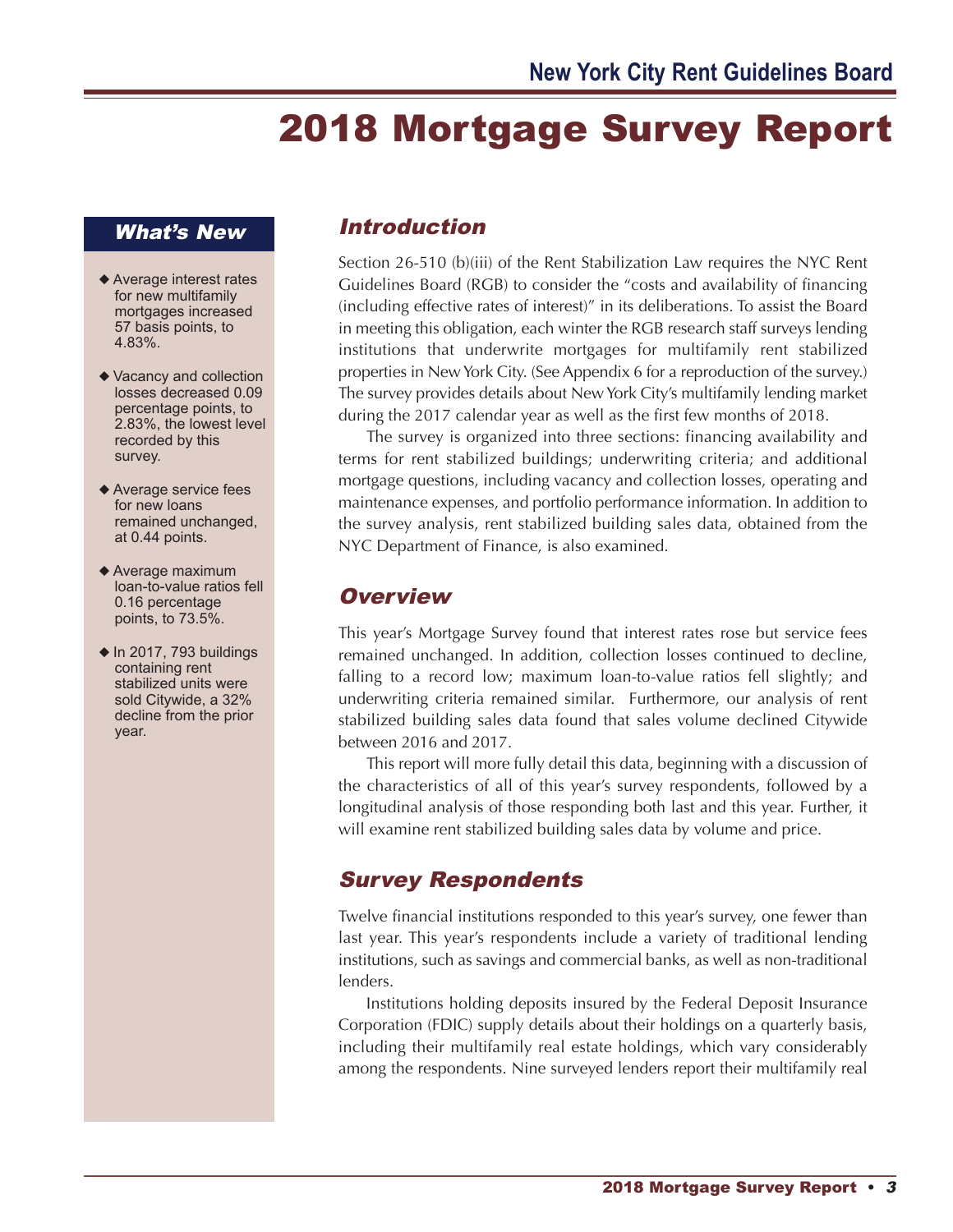estate holdings to the FDIC, with values ranging between \$16.5 million and \$26.6 billion. <sup>1</sup> Five of this year's respondents reported multifamily holdings of over one billion dollars, while three institutions held less than \$100 million. The multifamily real estate portfolio of our survey respondents averaged \$5.1 billion, up 2.5% from the prior year.

## Mortgage Survey Analysis

#### Financing Availability and Terms

As of February 2018, the average interest rate for new multifamily mortgages was 4.83%, a 57 basis points (or 13%) increase from the previous February, the second consecutive year of an increase, following a survey record low two years ago (see graph on this page and Appendix 1). Likewise, the average interest rate reported by lenders for the 2017 calendar year was 4.43%, an eight basis points (or 2%) increase from 2016.

Average interest rates increased during the year among the institutions surveyed, mirroring interest rate increases by the Federal Reserve (The Fed). The Discount Rate — the interest rate at which depository institutions borrow from the Federal Reserve Bank of NewYork — rose 25 basis points on three occasions in 2017 (March, June and December), as well as in March 2018, and the Federal Funds Rate — the interest rate at which depository institutions lend balances at the Federal Reserve to other depository institutions similarly rose 25 basis points in each of those aforementioned months. <sup>2</sup> The Fed is expected to continue to increase interest rates again in 2018 and 2019, based on their confidence in the growth of the U.S. economy.<sup>3</sup>

Points charged for new loans remained near a record low this year. Among survey respondents, they ranged between zero and one, with five surveyed lenders charging no points on new loans. The average service fee charged on new loans by lenders was 0.44 points, the same as last year, and little changed from



## 4 • 2018 Mortgage Survey Report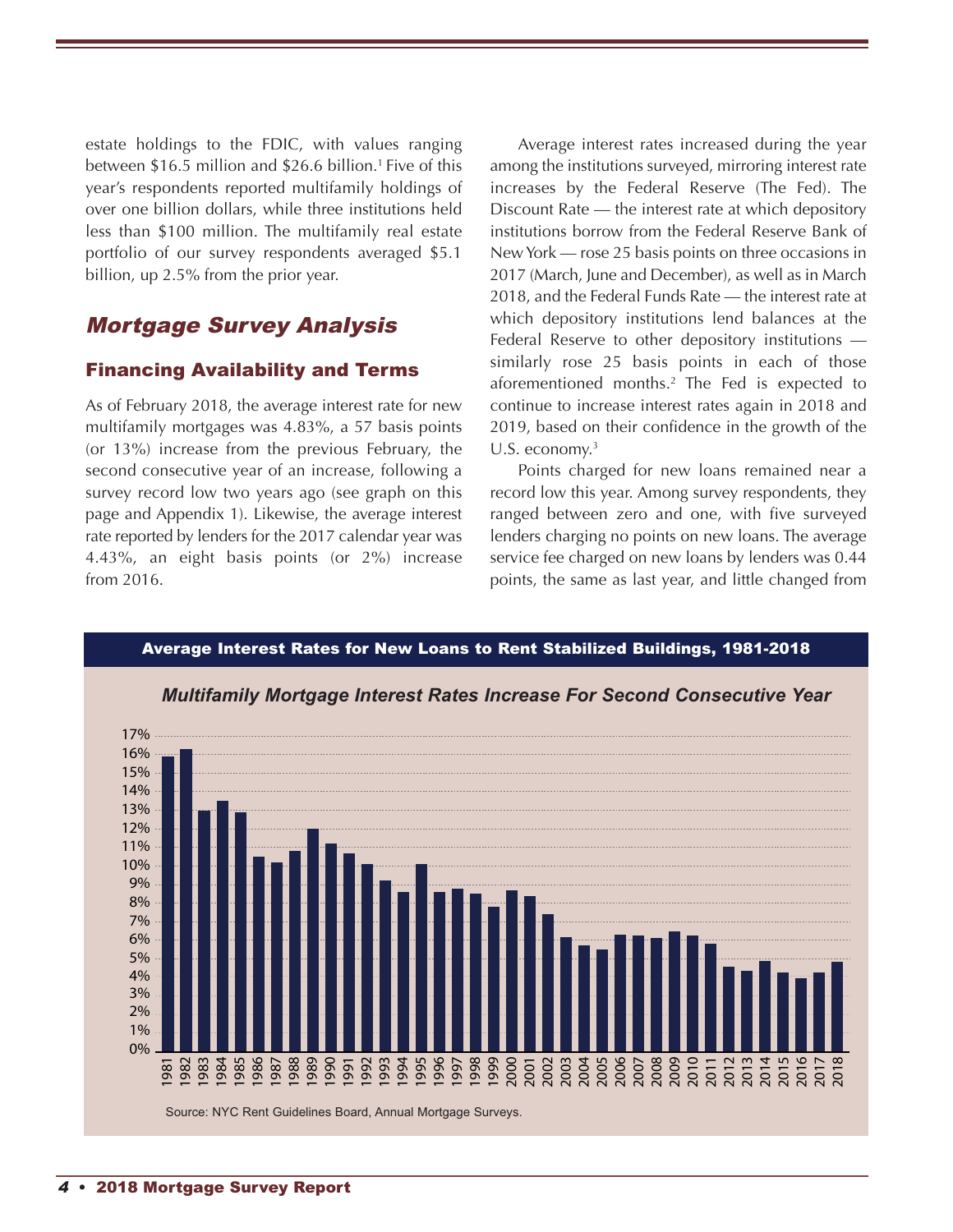the record low average of 0.42 two years ago. Average fees reported in the survey have remained around or below one point for two decades (see graph on the next page).

Surveyed lenders, for the most part, remained flexible in the loan maturity terms they offered their borrowers. Since survey respondents typically offer a wide range of terms rather than a single number, it is not possible to provide an average for the range of terms offered by institutions, but they remained similar to those offered in recent years. Mortgage terms reported by respondents fell within a wide 5- to 40-year range. This continued mortgage term flexibility over recent years is in great contrast to terms reported in the surveys of the early- to mid-1990s, when close to half of respondents offered maximum loan maturities of just five years.

The average volume of new mortgage originations in our survey fell from 105 last year to an average of 43 new loans per institution financed this year, in part due to the absence of one larger lender from this year's survey. However, the average number of refinanced loans increased this year, rising from 43 last year to 53 this year, a 22% increase. Overall loan volume is well below the peak year of 2004, when our survey reported an average of 160 new loans per institution. This year, 42% of lenders reported no change in new loan volume, while a third reported an increase in loan volume, and the remaining quarter reported a decline.

#### Underwriting Criteria

The survey asked lenders for their typical underwriting standards when approving new and refinanced mortgages to rent stabilized building owners. Lenders this year, on average, reported lending standards similar to last year. For all institutions, the typical maximum Loan-to-Value (LTV) ratio — the maximum dollar amount respondents were willing to lend based on a building's value — ranged from 60% to 82.5%. This year's average, 73.5%, was little changed from last year's 73.7% (see graph on page 7).

Another important lending criterion is the debt service ratio — an investor's ability to cover mortgage payments using its net operating income (NOI). The higher the debt service coverage requirements, the less money a lender is willing to loan given constant net income. The debt service ratio (or NOI divided by the debt service) remained virtually unchanged, with an average debt service requirement of 1.23, versus 1.22 last year. Because the average debt service ratio remained about the same, lenders have maintained the amount of money they are willing to lend in relation to the net operating income of buildings (see Appendix 2). Overall, debt service coverage at all institutions ranged between 1.20 and 1.25, and only one surveyed lender reported adjusting its underwriting standards over the past year.

Lenders also noted additional standards they use when evaluating loan applications. The most commonly cited standard is good building

## Terms and **Definitions**

**Actual LTV** - the typical loanto-value ratio of buildings in lenders' portfolios

**Basis Points** - a common unit of measure for interest rates and other percentages in finance. One basis point is equal to  $1/100^{th}$  of 1%, or 0.01 percentage point

**Debt Service** - the repayment of loan principal and interest

#### **Debt Service Ratio** - net operating income divided by the debt service; measures the risk associated with a loan; the higher the ratio, the less money an institution is willing to lend

**Loan-to-Value Ratio (LTV)** the dollar amount institutions are willing to lend based on a building's value; the lower the LTV, the lower the risk to the lender

**Maximum LTV** - the loan-tovalue ratio set by the lenders as part of their underwriting criteria

**Points** - up-front service fees charged by lenders as a direct cost to the borrowers

**Terms** - the amount of time the borrower has to repay the loan; generally, the term should not exceed the remaining economic life of the building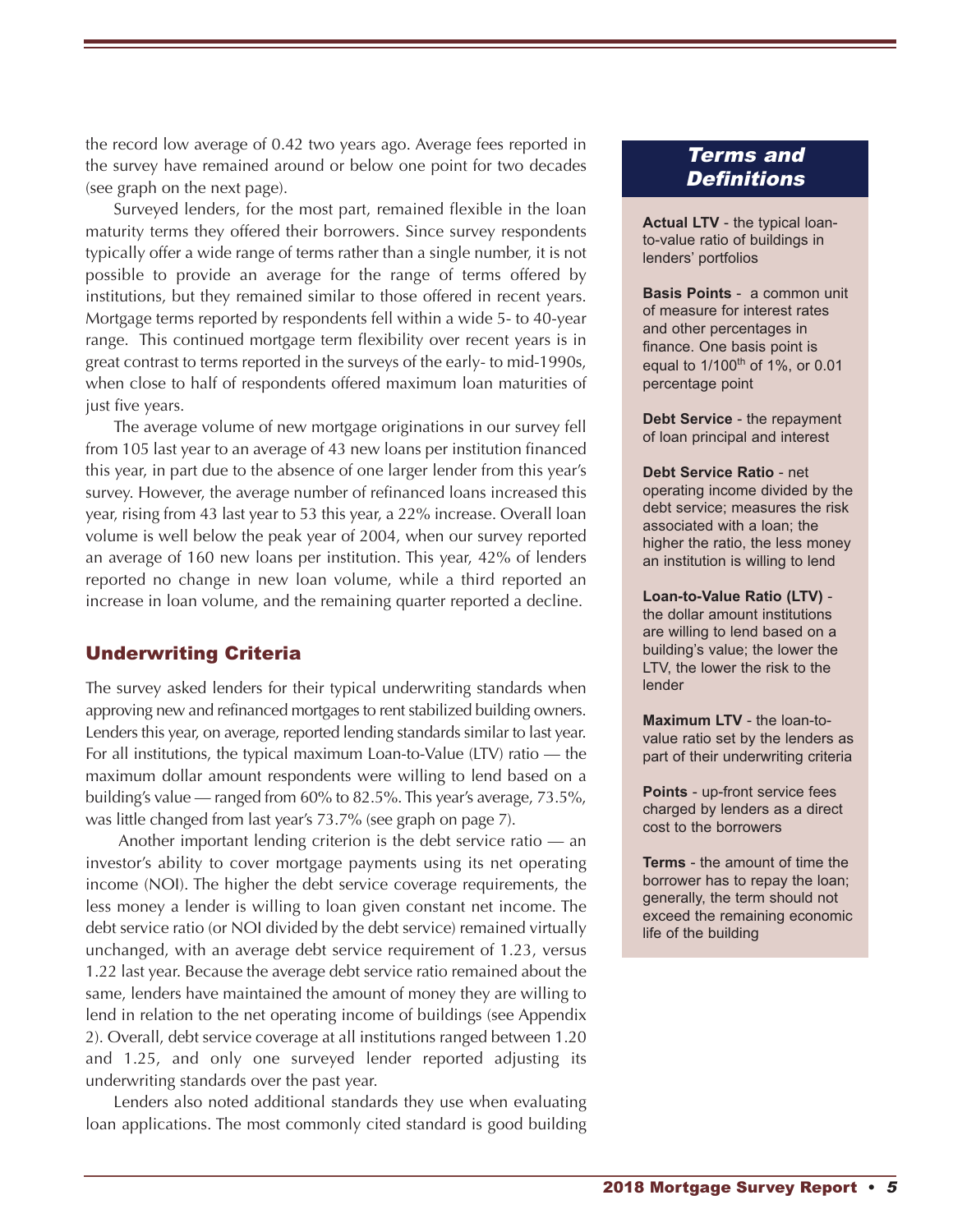

maintenance, with a third of lenders indicating that it is an important consideration when reviewing a loan application.

The survey asked lenders whether their lending standards differ for rent stabilized buildings versus nonstabilized multifamily properties. Respondents were asked whether their new financing rates; refinancing rates; loan-to-value ratios; and debt service coverage requirements for rent stabilized properties were higher, lower, or the same as for other properties. While the majority of lenders reported no difference, one lender reported higher financing and refinancing rates; and another lender reported more conservative debt service coverage for stabilized buildings. By contrast, one lender reported more favorable financing and refinancing rates; two lenders reported better LTV ratios; and another two lenders reported more lenient debt service coverage requirements for stabilized buildings in their portfolios.

#### Non-Performing Loans & Foreclosures

The number of lenders reporting that they had nonperforming loans declined this year, from four last year to one this year. These loans made up 0.005% of the lender's portfolio this year. In addition, the same lender also reported foreclosures this year (compared to two lenders last year), making up 0.002% of their portfolio.

#### Characteristics of Rent Stabilized **Buildings**

The size of buildings in surveyed lenders' portfolios varies widely. The most commonly reported building size is 50-99 units, with half of all lenders reporting this size as typical, while a quarter report that their typical building is 1-10 units.

Average vacancy and collection (V&C) losses decreased for the seventh time in the last eight years, down from 2.92% last year to 2.83% this year, the lowest level in the history of the Mortgage Survey Report (see graph on page 8). Among all the lenders, reported V&C losses ranged from less than 1% to no more than 5%.

Average operating and maintenance (O&M) expenses and average rents among buildings in lenders' portfolios changed in opposite directions this year. Average rent per unit per month rose 7.1%, to \$1,281 this year, while expenses fell 8.4%, to \$598 this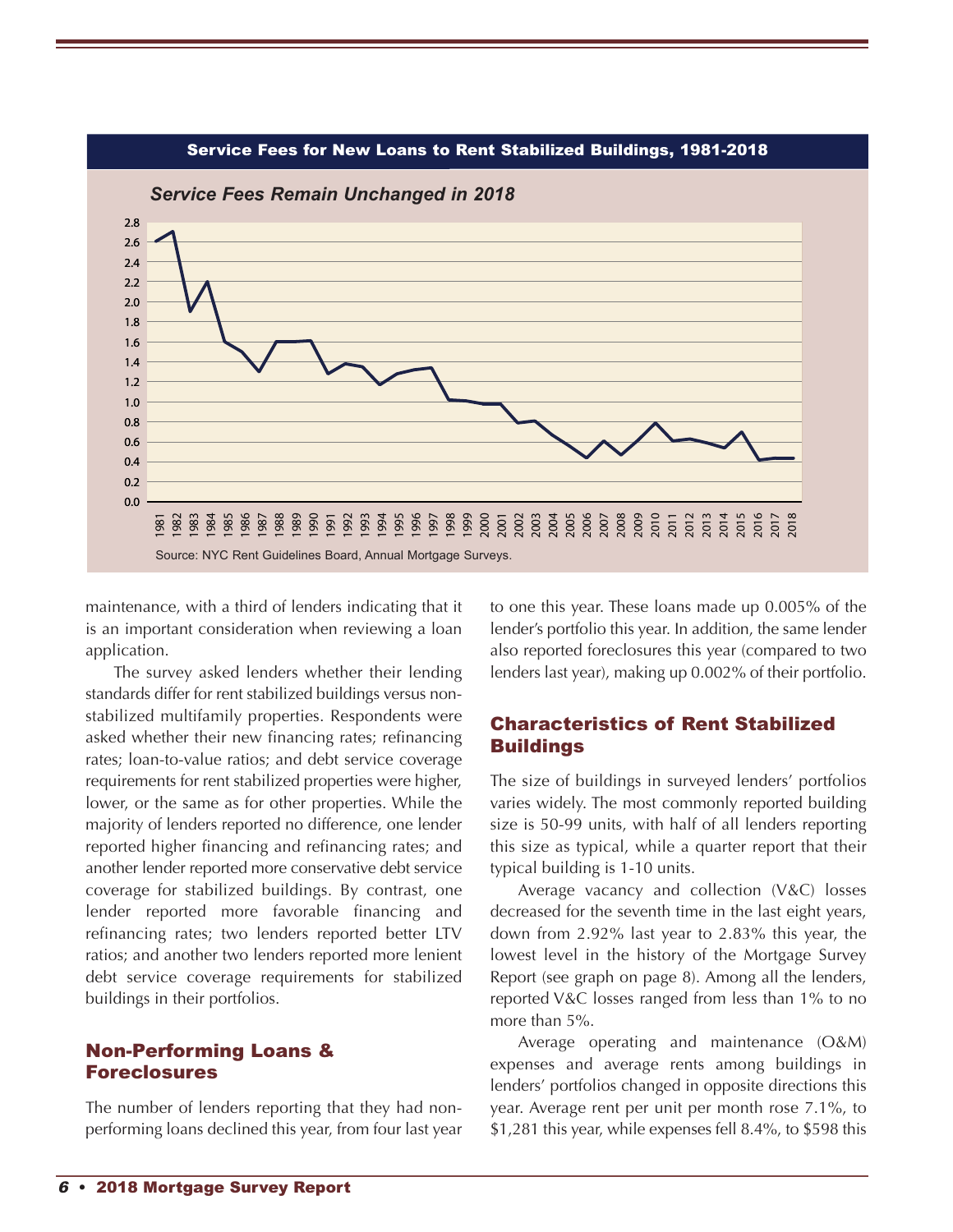

year (see Appendix 2). Because average rent increased and costs declined, the average O&M cost-to-rent ratio fell from 53.2% last year to 46.7% this year.

The NYC Rent Guidelines Board, in our annual *Income and Expense (I&E) Study*, examines the average O&M cost-to-rent ratio as well. <sup>4</sup> However, its findings should not be compared to the cost-to-rent ratio reported in the *Mortgage Survey Report* because the sources are very different, and the data studied in each report are from different time periods. In the *2018 I&E Study*, which reported on data from calendar year 2016, the average O&M cost-to-rent ratio was 71.8%. 5

The survey asks lenders whether they retain their mortgages or sell them in secondary markets. All but three lenders reported retaining all their mortgages, about the same proportion as last year.

Lenders are asked whether the rent stabilized buildings that are offered mortgage financing contain commercial space. This information is useful to help understand the extent to which owners earn income from sources other than residential tenants. All but one surveyed lender this year reported that buildings in their portfolio contain commercial space, though the average number varies depending on the lender. On average, lenders report that 35% of their portfolios contain commercial space, about the same as last year.

#### Loan Expectations

The survey asks lenders about the performance of their portfolios, compared with expectations at the time of initial loan origination, regarding net operating income (NOI); debt service coverage; and O&M expenses. A majority of lenders reported that their expectations had been met or exceeded in all areas among their rent stabilized portfolio. Specifically, at least 83% said this year that their expectations were equaled or exceeded among all three categories, an increase from the prior year, when at least two-thirds said the same thing.

## Longitudinal Analysis

Information regarding rent stabilized buildings can also be examined longitudinally to more accurately assess changes in the lending market, since many respondents reply to the Mortgage Survey in at least two successive years. This longitudinal comparison helps to clarify whether changes highlighted in the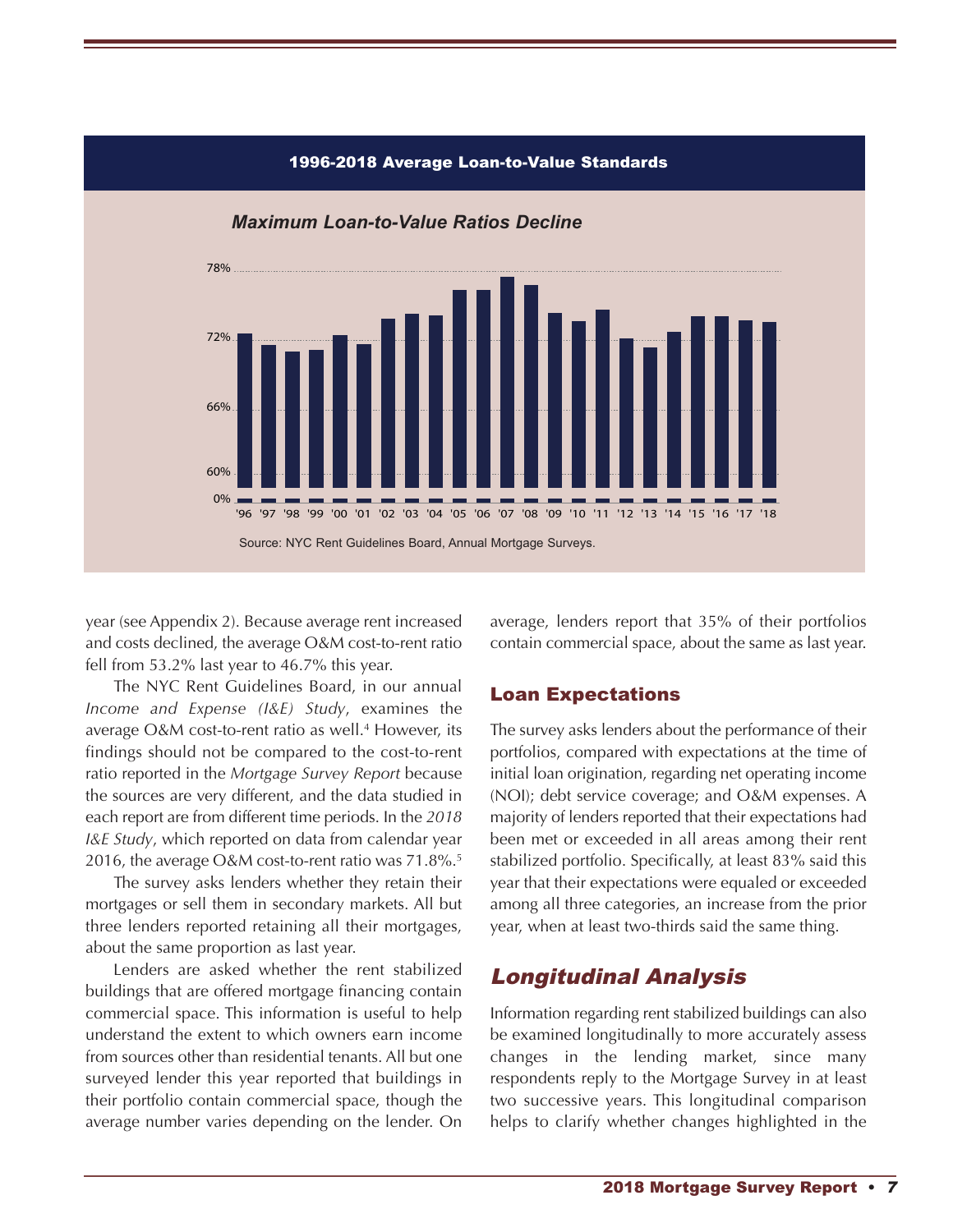

primary mortgage survey analysis reflect actual variations in the lending market or simply the presence of a different group of lenders from year to year. Among the 12 respondents that completed the survey this year, all also responded last year. The 12 lenders that make up the longitudinal group, and their responses from both this year and last year, are compared in this section to illustrate changes between the two years.

#### Financing Availability and Terms

Because all lenders responded in both years, this year's longitudinal analysis reveals findings that in many cases are similar to this year's main survey analysis. The average interest rate among the longitudinal group for new loans, as of February 2018, was 4.83%, an increase from a year earlier, when the average interest rate was 4.36% for new financing (see Appendix 3).

Among the longitudinal group, average points offered by lenders declined from last year, falling from 0.48 to 0.44.

#### Underwriting Criteria and Loan Performance

The average maximum loan-to-value (LTV) ratio remained unchanged this year, holding at 73.5% among the longitudinal group. The average debt service ratio rose slightly, up from 1.22 last year to 1.23 this year (see Appendix 4). And like the main mortgage survey analysis, vacancy and collection (V&C) losses among the longitudinal group declined, to 2.83% this year, from 3.13% last year.

Looking at the rate of delinquencies among the longitudinal group, only one lender reported nonperforming loans, down from four last year. Similarly,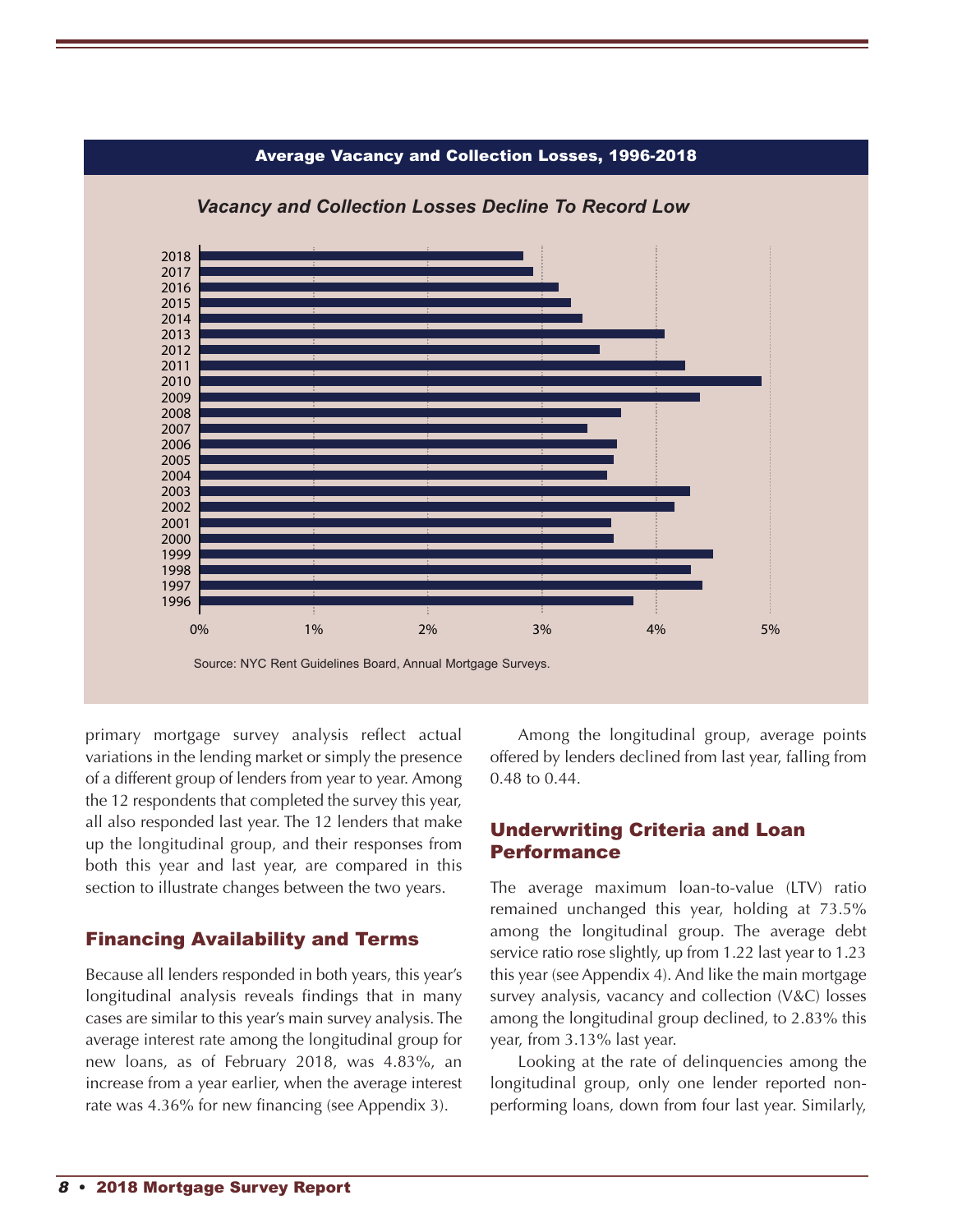#### Selected 2018 Mortgage Survey Data Compared to 2017 Mortgage Survey Data

*Average Interest Rates, Loan Volume, Points, Loan-to-Value Ratios, Debt Service Coverage, and Vacancy & Collection Losses*

| (Averages)                              | <b>NF</b><br><b>Interest</b><br>Rate | <b>NF</b><br>Loan<br>Volume | <b>RF</b><br>Loan<br><b>Volume</b> | <b>NF</b><br><b>Points</b> | <b>Max</b><br><b>LTV</b><br><b>Ratio</b> | <b>Debt</b><br><b>Service</b><br><b>Ratio</b> | V&C<br><b>Losses</b> |
|-----------------------------------------|--------------------------------------|-----------------------------|------------------------------------|----------------------------|------------------------------------------|-----------------------------------------------|----------------------|
| 2018 Mortgage Survey Data               | 4.83%                                | 43                          | 53                                 | 0.44                       | 73.5%                                    | 1.23                                          | 2.83%                |
| 2017 Mortgage Survey Data               | 4.26%                                | 105                         | 43                                 | 0.44                       | 73.7%                                    | 1.22                                          | 2.92%                |
| $RF = Refinancing$<br>NF= New Financing |                                      |                             | LTV=Loan-to-Value                  |                            |                                          | V&C=Vacancy and Collection                    |                      |

Source: NYC Rent Guidelines Board, Annual Mortgage Surveys

only one lender reported foreclosures this year, while two lenders reported foreclosures the previous year.

## Sales Data Analysis

The NYC Department of Finance collects and provides public property sales information online. Utilizing this data, this report examines sales data from 2017, and compares it with the prior year. This year's sales data analysis includes buildings listed as sold in 2017 in the Department of Finance database. These are matched to buildings that have filed NYS Homes and Community Renewal (HCR) building registrations; have not converted to co-op/condo; and have sold for at least \$1,000.

#### Building Sales Volume

In 2017, 793 buildings containing rent stabilized units were sold in New York City, down 32% from the prior year. Each borough saw sales volume decline, though at differing proportions. In Manhattan, sales fell the most, falling 43%; while in the Bronx, sales declined 33%; in Queens, they were down 24%; and in Brooklyn, sales fell the least, declining 23%. As in prior years, Staten Island was not included in this analysis because there were too few rent stabilized building sales to meaningfully measure change from year to

year. <sup>6</sup> (See the table below for a numerical breakdown in the change in the number of buildings sold in each borough and Citywide.)

Among the smallest rent stabilized buildings sold in 2017, containing 6-10 residential units, sales volume was down 18% Citywide, but the decline varied by borough. Sales among 6-10 unit buildings fell the most in the Bronx, down 31%, and fell the least in Queens, down 13%. In between were Brooklyn, down 15%, and Manhattan, down 26%.

#### Comparison of Building Sales in 2016 vs. 2017

#### *Sales Volume Decline Varies by Borough*

|                 | 2016                                         | 2017 | <b>Change</b> |  |  |  |  |  |  |  |
|-----------------|----------------------------------------------|------|---------------|--|--|--|--|--|--|--|
|                 |                                              |      |               |  |  |  |  |  |  |  |
| <b>Bronx</b>    | 234                                          | 156  | $-33.3%$      |  |  |  |  |  |  |  |
| <b>Brooklyn</b> | 378                                          | 292  | $-22.8%$      |  |  |  |  |  |  |  |
| Manhattan       | 407                                          | 233  | $-42.8%$      |  |  |  |  |  |  |  |
| Queens          | 148                                          | 112  | $-24.3%$      |  |  |  |  |  |  |  |
| <b>Citywide</b> | 1,167                                        | 793  | $-32.0%$      |  |  |  |  |  |  |  |
|                 | Note: Citywide figures exclude Staten Island |      |               |  |  |  |  |  |  |  |

Source: NYC Department of Finance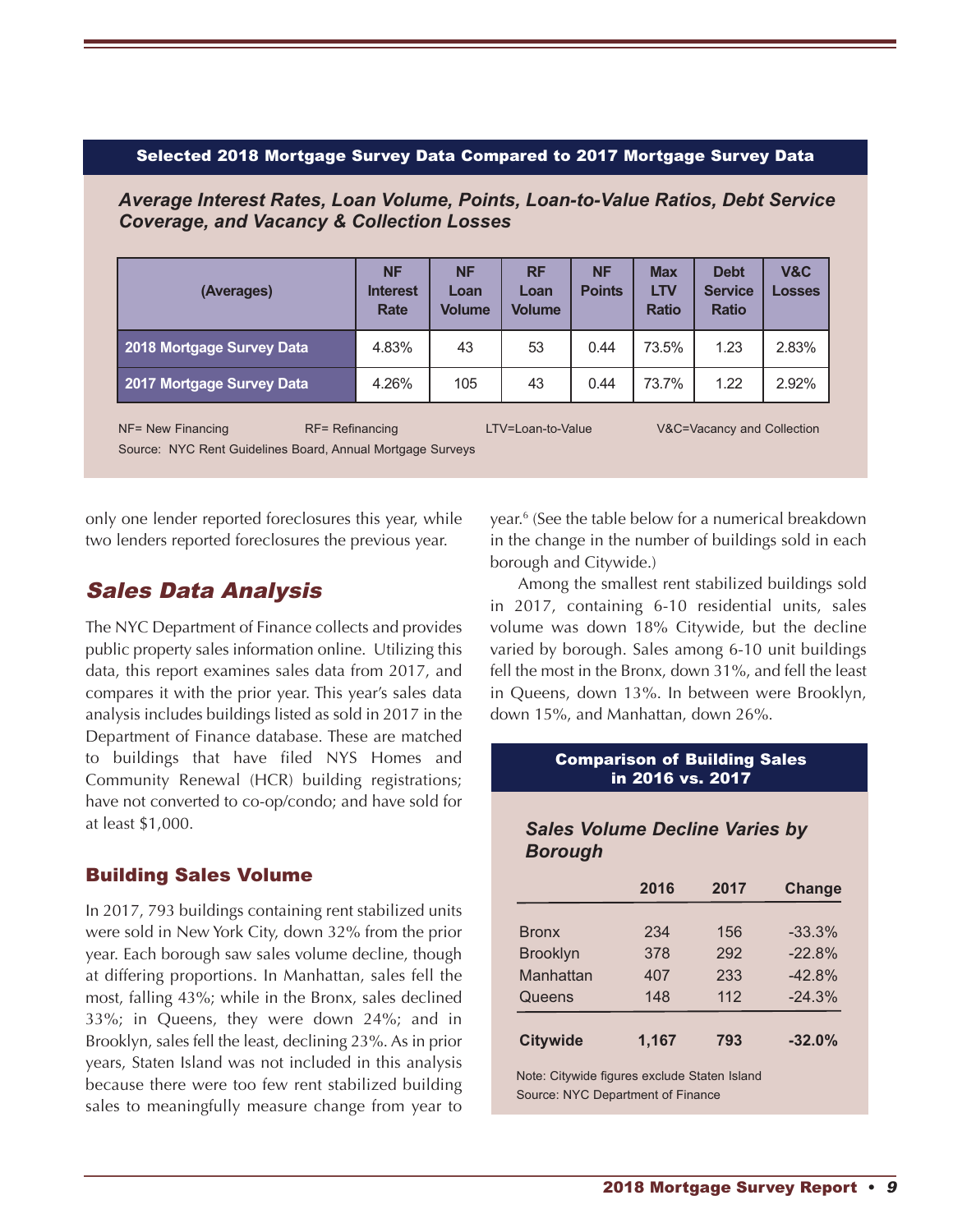

#### Rent Stabilized Building Sales, 2003-2017

Sales volume among 11-19 unit buildings also declined, falling 36% Citywide. In Manhattan, sales fell by almost half, declining 49%; followed by the Bronx, declining 23%; and Brooklyn, down 21%. (There were too few 11-19 unit building sales in Queens to analyze.)

Among 20-99 unit buildings, sales volume also declined Citywide, falling 41%. By borough, sales of 20-99 unit buildings in Brooklyn fell the most, down 46%; followed by Manhattan, down 42%; the Bronx, down 38%; and Queens, down 33%.

Among the largest buildings, which contain 100 or more units, sales volume Citywide decreased 62%. Unfortunately, we are unable to analyze sales data by borough because of the small number of buildings sold. However, these buildings sales are included in the totals by borough and Citywide. 7

Building sales data show that, since 2003, sales volume reached a peak in 2005, but by 2009, sales Citywide were at their lowest level of the fifteen-year period for which we have data. Between 2009 and 2015, sales volume Citywide increased every year but one. However, over the last two years, sales have fallen to their lowest level since 2011. See the graph on this page and Appendix 7 for annual sales volume Citywide.

#### Building Sales Prices

We also examine 2017 sales prices Citywide and by borough. However, in reporting sales prices, we are not able to take into consideration the condition of the building or the neighborhood where each building is sold, factors important in determining the sales price.

Examining rent stabilized building sales prices for all sizes of buildings, the median Citywide sales price was \$3.8 million in 2017. The highest median sales price was in Manhattan (\$8.3 million); followed by the Bronx (\$4,215,500); Brooklyn (\$2.1 million); and Queens (\$1,725,000).

Examining the smallest buildings (containing 6-10 residential units), the median sales price Citywide was \$1,585,392. By borough, prices were highest in Manhattan, at \$5,525,000; followed by Brooklyn, at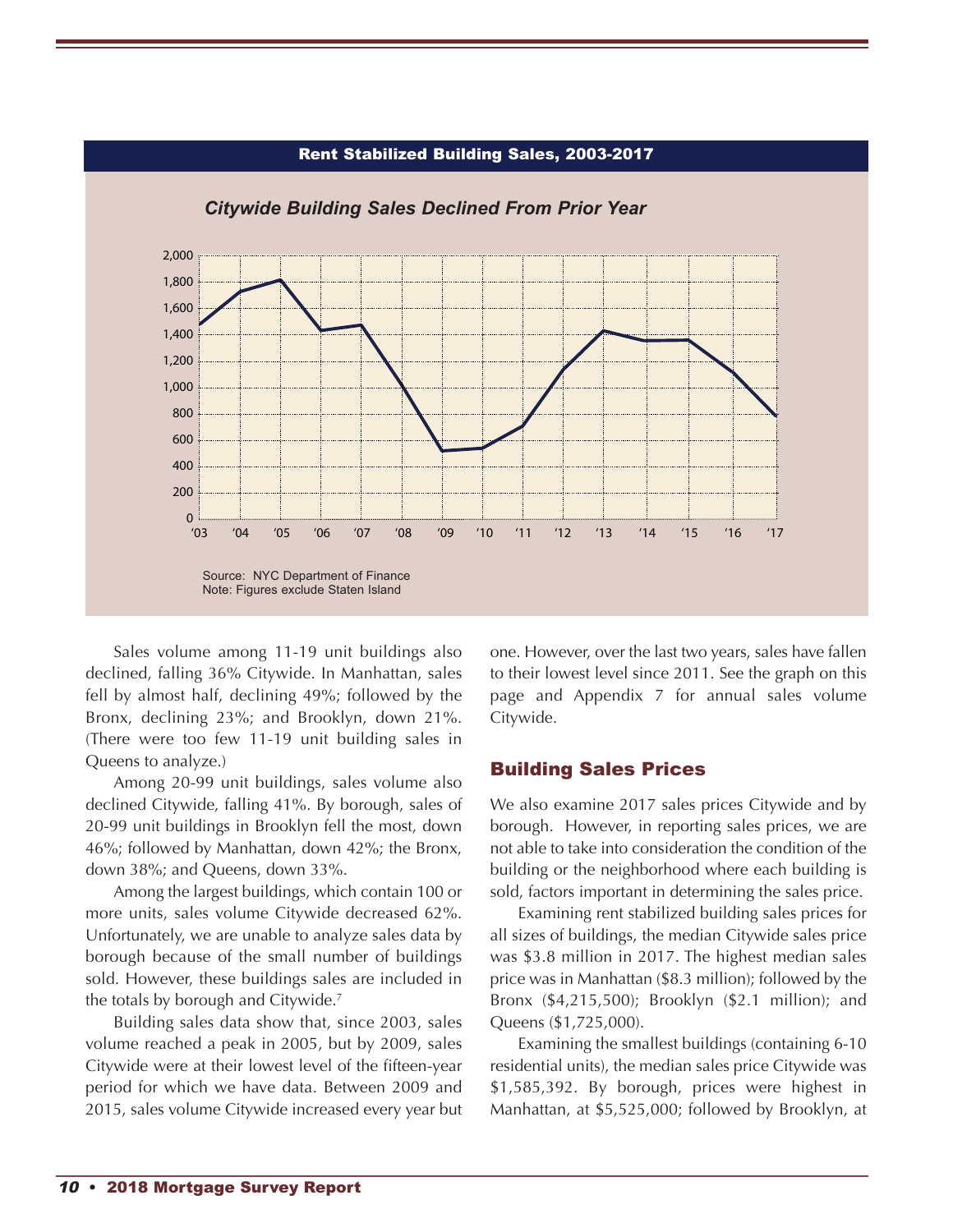\$1,575,000; Queens, at \$1,450,000 and the Bronx, at \$1,190,000.

Among 11-19 unit buildings, the median Citywide price was \$3,675,000. By borough, sales prices were again highest in Manhattan, at \$7,595,000; followed by Brooklyn, at \$3,275,000; and the Bronx, at \$2,645,000. (There were too few 11-19 unit building sales in Queens to analyze.)

Buildings with 20-99 units sold Citywide at a median price of \$9 million. By borough, these buildings sold for the most in Manhattan, at a median price of \$12 million; followed by Queens, at \$11,546,512; Brooklyn, at \$7.5 million; and the Bronx, at \$5,887,500.

Among the largest buildings, which contain 100 or more units, buildings Citywide sold for a median price of \$35 million. However, as previously mentioned, too few buildings containing 100 or more residential units were sold to accurately report borough building prices in more detail. See Appendix 8 for a breakdown of median sales prices in each borough among different sized buildings.

#### **Summary**

In conclusion, while interest rates rose and service fees remained unchanged, vacancy and collection losses fell to their lowest level in this survey's history. In addition, the number of rent stabilized buildings sold declined from the prior year.

## Endnotes

- 1. Federal Deposit Insurance Corporation (FDIC) website: https://fdic.gov
- 2. Federal Reserve Board website: https://www.federalreserve.gov/monetarypolicy/openmarket.htm and https://www.frbdiscountwindow.org
- 3. "Fed Raises Interest Rates for Sixth Time Since Financial Crisis," by Jim Tankersley, New York Times. March 21, 2018.
- 4. The per unit, per month O&M expense and rent figures reported in the Mortgage Survey reflect a very small, non-random sample of the City's regulated stock and are included for informational purposes only. The rent and expense figures in the NYC Rent Guidelines Board's *Income and Expense Study* are derived from a substantially larger number of stabilized buildings and can be viewed as more authoritative.
- 5. The O&M cost-to-rent ratio from the 2018 Mortgage Survey reflects estimates by lenders of expenses and rents for rent stabilized buildings as of approximately February 2018. The average ratio is calculated from just nine respondents. By comparison, the latest available O&M cost-to-rent ratio from the *Income and Expense (I&E) Study*, in which average rent was \$1,371 and average unaudited cost was \$985, reflects rents and expenses reported by owners for calendar year 2016. Average monthly costs per unit in the Mortgage Survey this year are lower than those reported in the I&E. This is due to differences in the two data sources: Lenders' estimated average of buildings in an institution's portfolio vs. a weighted average of a large number of owner-reported data; the large variance between the two sample sizes; and the difference between the buildings studied in each analysis. (Buildings required to file Real Property Income and Expense (RPIE) forms must generally have an assessed value greater than \$40,000 and eleven or more units, while the Mortgage Survey does not exclude these buildings).
- 6. The data reflect sales of buildings that had been registered with the New York State Homes and Community Renewal (HCR) as containing rent stabilized units in 2016, the most recent year for which comprehensive registration records are available. It excludes those buildings where the sales price was listed as less than \$1,000. It also excludes those buildings listed as co-ops/condos. Furthermore, all of Staten Island is excluded from all analyses due to the small number of eligible buildings sold.
- 7. All 100+ unit building borough categories are excluded due to the small number of buildings sold. However, while these categories are not discussed, these buildings are included in the overall statistics and analyses.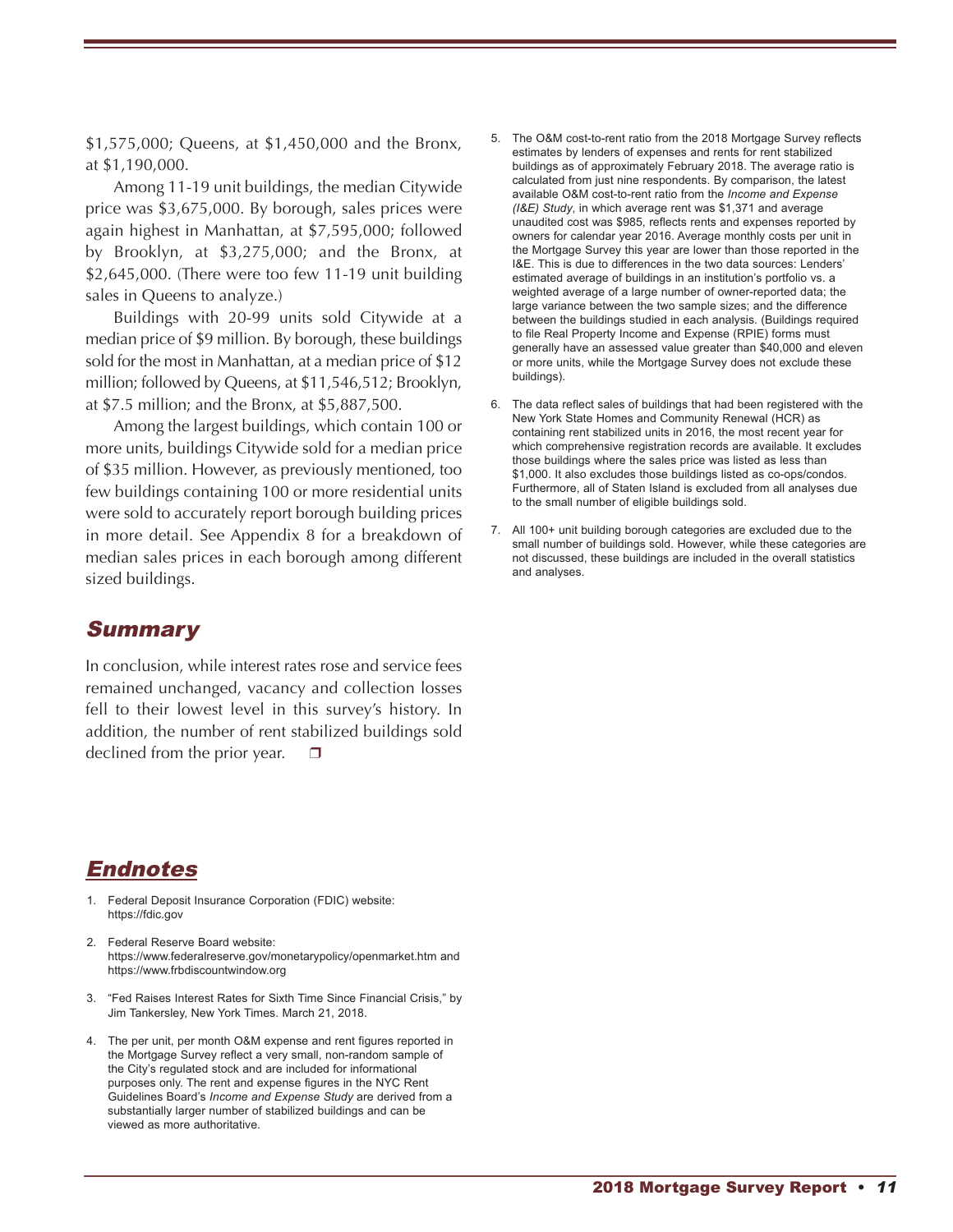# Appendices

## 1. Mortgage Interest Rates and Terms, 2018

| Lending<br>Institution | Rate $(\%)$    | <b>Points</b> | Term (yrs)           | <b>Type</b>    | <b>New</b><br>Volume | Refin<br><b>Volume</b> |
|------------------------|----------------|---------------|----------------------|----------------|----------------------|------------------------|
| 5                      | N <sub>R</sub> | 0.75          | Ω                    | both           | 10                   | 10                     |
| 17                     | $6.00\%$       | 1.00          | $5 + 5$ yrs          | N <sub>R</sub> | 50                   | 5                      |
| 28                     | 4.50%          | 0.00          | <b>NR</b>            | both           | 50                   | 50                     |
| 30                     | 4.75%          | 0.25          | 110-210 BPS          | both           | $\overline{4}$       | 79                     |
| 35                     | 3.75%          | 0.00          | 5/5/5 based on amort | adj            | 28                   | 12                     |
| 37                     | 5.85%          | 1.00          | 10 yrs               | fixed          | $\Omega$             | $\overline{4}$         |
| 107                    | 4.19%          | 0.00          | 5, 7 and 10 yrs      | fixed          | 250                  | 301                    |
| 117                    | 3.75%          | 0.00          | Ω                    | fixed          | 67                   | 150                    |
| 209                    | 5.00%          | 1.00          | 5 year CMT $+ 2.5%$  | fixed          | $\mathcal{P}$        | $\Omega$               |
| 301                    | 4.13%          | 0.25          | $\Omega$             | fixed          | 8                    | $\overline{2}$         |
| 401                    | 5.69%          | 0.00          | Ω                    | fixed          | 41                   | 9                      |
| 402                    | 5.50%          | 1.00          | 10 year              | adj            | 10                   | 10                     |
| <b>AVERAGE</b>         | 4.83%          | 0.44          | t                    | t              | 43                   | 53                     |

**Adj** adjustable rate mortgage **†** No average computed **NR** no response **BPS** Basis Points **CMT** Constant Maturity Treasury

**Ω** #5 = 1.75-2.25% over swaps #117 = 5 years; 1.50 over swaps #301 = 5 yr-1.30 bps; 7 yr-1.40 bps; 10 yr-1.50 bps #401 = 30-40 years; commitment fee: 75 bps

Note: Averages for interest rates and points are calculated by using the midpoint when a range of values is given by the lending institution.

Source: 2018 NYC Rent Guidelines Board Mortgage Survey

## 2. Typical Lending Portfolio Characteristics of Rent Stabilized Buildings, 2018

| Lending<br><b>Institution</b> | <b>Maximum</b><br>Loan-to-Value<br><b>Standard</b> | <b>Debt</b><br><b>Service</b><br>Coverage | Vacancy &<br>Collection<br><b>Losses</b> | <b>Typical</b><br><b>Building</b><br><b>Size</b> | Average<br><b>Monthly O&amp;M</b><br>Cost/Unit | Average<br>Monthly<br><b>Rent/Unit</b> |
|-------------------------------|----------------------------------------------------|-------------------------------------------|------------------------------------------|--------------------------------------------------|------------------------------------------------|----------------------------------------|
| 5                             | 75%                                                | 1.20                                      | 2%                                       | 50-99                                            | \$700                                          | \$1,500                                |
| 17                            | 75%                                                | 1.20                                      | 5%                                       | $20 - 49$                                        | \$475                                          | \$1,106                                |
| 28                            | 80%                                                | 1.25                                      | 2%                                       | 50-99                                            | <b>NR</b>                                      | \$1.750                                |
| 30                            | 80%                                                | 1.20                                      | 5%                                       | $11 - 19$                                        | \$585                                          | NR.                                    |
| 35                            | 65%                                                | 1.25                                      | 3%                                       | $1 - 10$                                         | \$400                                          | \$1,075                                |
| 37                            | 65%                                                | 1.20                                      | 3%                                       | $1 - 10$                                         | \$682                                          | \$1,188                                |
| 107                           | 80%                                                | 1.20                                      | 0.5%                                     | 50-99                                            | NR.                                            | N <sub>R</sub>                         |
| 117                           | 75%                                                | 1.25                                      | 4%                                       | 50-99                                            | \$725                                          | \$1,200                                |
| 209                           | 75%                                                | 1.25                                      | 3%                                       | 50-99                                            | <b>NR</b>                                      | N <sub>R</sub>                         |
| 301                           | 60%                                                | 7.5% DY                                   | 3%                                       | 50-99                                            | <b>NR</b>                                      | N <sub>R</sub>                         |
| 401                           | 83%                                                | <b>NR</b>                                 | 3%                                       | $100+$                                           | \$620                                          | \$1,230                                |
| 402                           | 70%                                                | 1.25                                      | 0.5%                                     | $1 - 10$                                         | <b>NR</b>                                      | \$1,200                                |
|                               |                                                    |                                           |                                          |                                                  |                                                |                                        |
| <b>AVERAGE</b>                | 73.5%                                              | 1.23                                      | 2.83%                                    | ŧ                                                | \$598                                          | \$1,281                                |

**NR** no response **DY** Debt Yield **†** No average computed.

Notes: Average loan-to-value (LTV) and debt service coverage ratios are calculated using the midpoint when a range was given by the lending institution. Debt Yield refers to Net Operating Income (NOI) divided by the first mortgage debt (loan) amount, times 100.

Source: 2018 NYC Rent Guidelines Board Mortgage Survey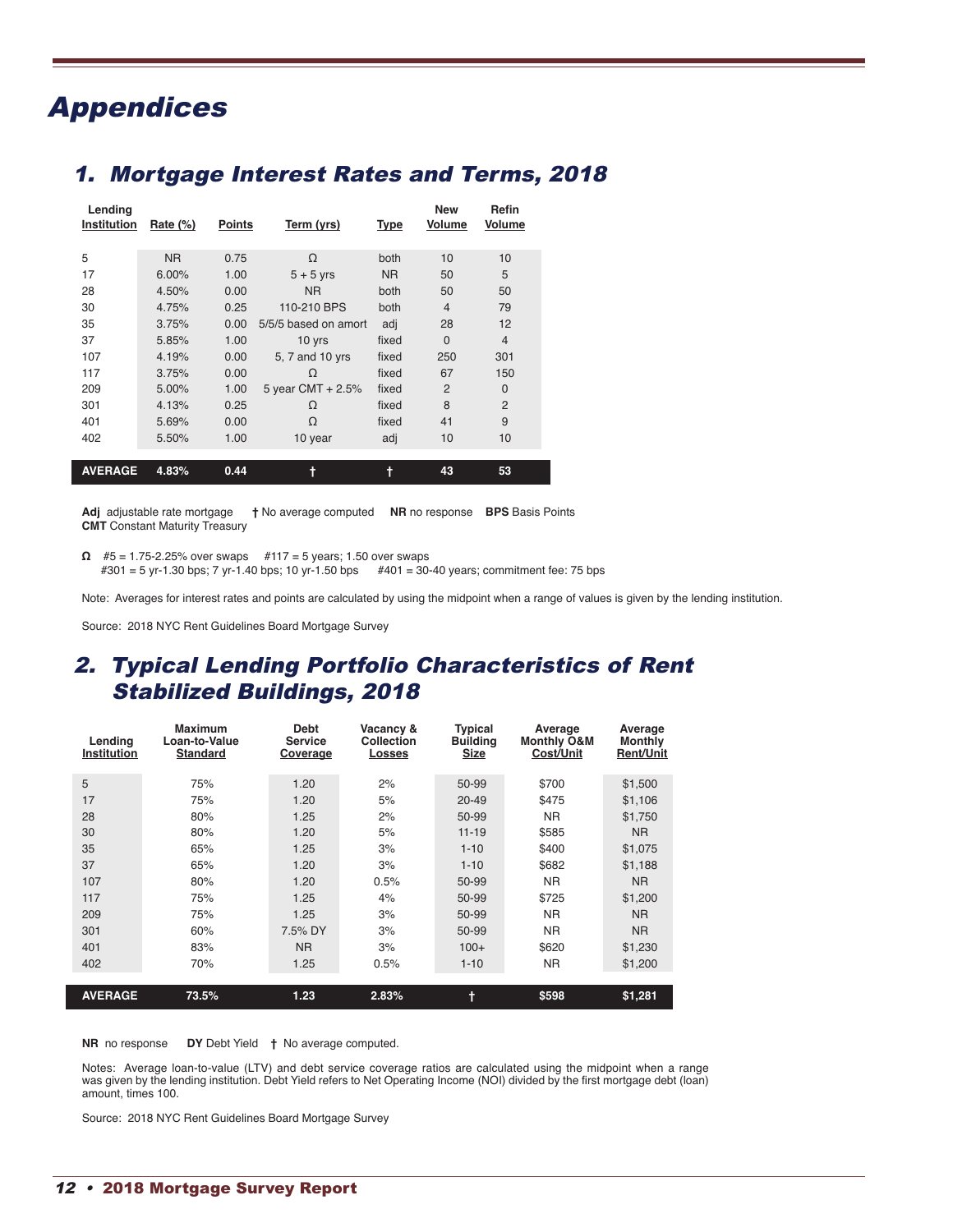## 3. Interest Rates and Terms for New Financing, Longitudinal Study, 2017-2018

|                                                                           |                                                                                                              | <b>Interest Rates</b>                                                                                           |                                                                                              | <b>Points</b>                                                                                     | <b>Term</b>                                                                                                                                        |                                                                                     | <b>Type</b> |                                                                                                       |                                                                                                             |
|---------------------------------------------------------------------------|--------------------------------------------------------------------------------------------------------------|-----------------------------------------------------------------------------------------------------------------|----------------------------------------------------------------------------------------------|---------------------------------------------------------------------------------------------------|----------------------------------------------------------------------------------------------------------------------------------------------------|-------------------------------------------------------------------------------------|-------------|-------------------------------------------------------------------------------------------------------|-------------------------------------------------------------------------------------------------------------|
| Lending Inst.                                                             | 2018                                                                                                         | 2017                                                                                                            | 2018                                                                                         | 2017                                                                                              | 2018                                                                                                                                               | 2017                                                                                |             | 2018                                                                                                  | 2017                                                                                                        |
| 5<br>17<br>28<br>30<br>35<br>37<br>107<br>117<br>209<br>301<br>401<br>402 | <b>NR</b><br>6.00%<br>4.50%<br>4.75%<br>3.75%<br>5.85%<br>4.19%<br>3.75%<br>5.00%<br>4.13%<br>5.69%<br>5.50% | 4.00%<br><b>NR</b><br>4.00%<br>4.00%<br>4.75%<br>5.75%<br>3.75%<br>$3.00\%$<br>4.50%<br>4.00%<br>5.25%<br>5.00% | 0.75<br>1.00<br>0.00<br>0.25<br>0.00<br>1.00<br>0.00<br>0.00<br>1.00<br>0.25<br>0.00<br>1.00 | 0.50<br><b>NR</b><br>0.00<br>1.25<br>0.00<br>1.00<br>0.00<br>0.00<br>1.00<br>0.50<br>0.00<br>1.00 | Ω<br>$5 + 5$ yrs<br><b>NR</b><br>110-210 BPS<br>5/5/5 based on amort<br>10 yrs<br>5, 7 and 10 yrs<br>Ω<br>5 year CMT $+ 2.5%$<br>Ω<br>Ω<br>10 year | <b>NR</b><br><b>NR</b><br>۰<br><b>NR</b><br>10 yrs<br>175<br>30-35 yrs<br><b>NR</b> |             | both<br><b>NR</b><br>both<br>both<br>adj<br>fixed<br>fixed<br>fixed<br>fixed<br>fixed<br>fixed<br>adj | fixed<br>N <sub>R</sub><br>both<br>both<br>fixed<br>fixed<br>adj<br>fixed<br>fixed<br>fixed<br>fixed<br>adj |
| <b>AVERAGE</b>                                                            | 4.83%                                                                                                        | 4.36%                                                                                                           | 0.44                                                                                         | 0.48                                                                                              |                                                                                                                                                    |                                                                                     |             |                                                                                                       | $\ddagger$                                                                                                  |

**NR** no response **†** No average computed **Adj** = adjustable rate mortgage **BPS** Basis Points

**Ω** #5 = 1.75-2.25% over swaps #117 = 5 years; 1.50 over swaps #301 = 5 yr-1.30 bps; 7 yr-1.40 bps; 10 yr-1.50 bps #401 = 30-40 years; commitment fee: 75 bps

**◆** #5 = 5-10 yr, 2-2.5% over swaps #30 = Adjustable: 4.6 4.65 4.7 / Fixed 4.5 4.6 4.65 #107 = 5, 7 year product #117 = 5 yr: spread over swap rates 3.625 note commitment fee amt; 7 yr: 3.875; 10 yr: 4.25 #209 = 275 bps over 5 yr US Treasury

Note: Averages for interest rates and points are calculated by using the midpoint when a range of values is given by the lending institution.

Source: 2017 and 2018 NYC Rent Guidelines Board Mortgage Surveys

## 4. Lending Standards and Vacancy & Collection Losses, Longitudinal Study, 2017-2018

|                                                                           |                                                                                  | <b>Max Loan-to-Value</b>                                                         |                                                                                                      | <b>Debt Service Coverage</b>                                                                    |                                                                          | <b>V&amp;C Losses</b>                                                  |
|---------------------------------------------------------------------------|----------------------------------------------------------------------------------|----------------------------------------------------------------------------------|------------------------------------------------------------------------------------------------------|-------------------------------------------------------------------------------------------------|--------------------------------------------------------------------------|------------------------------------------------------------------------|
| <b>Lending Inst.</b>                                                      | 2018                                                                             | 2017                                                                             | 2018                                                                                                 | 2017                                                                                            | 2018                                                                     | 2017                                                                   |
| 5<br>17<br>28<br>30<br>35<br>37<br>107<br>117<br>209<br>301<br>401<br>402 | 75%<br>75%<br>80%<br>80%<br>65%<br>65%<br>80%<br>75%<br>75%<br>60%<br>83%<br>70% | 75%<br>80%<br>80%<br>80%<br>65%<br>65%<br>75%<br>75%<br>70%<br>65%<br>83%<br>70% | 1.20<br>1.20<br>1.25<br>1.20<br>1.25<br>1.20<br>1.20<br>1.25<br>1.25<br>7.5% DY<br><b>NR</b><br>1.25 | 7.5% DY<br>1.25<br>1.25<br>1.20<br>1.25<br>1.20<br>1.20<br>1.25<br>1.30<br>8% DY<br>115<br>1.15 | 2%<br>5%<br>2%<br>5%<br>3%<br>3%<br>0.5%<br>4%<br>3%<br>3%<br>3%<br>0.5% | 3%<br>5%<br>3%<br>3%<br>4%<br>3%<br>0.5%<br>4%<br>4%<br>2%<br>3%<br>3% |
| <b>AVERAGE</b>                                                            | 73.5%                                                                            | 73.5%                                                                            | 1.23                                                                                                 | 1.22                                                                                            | 2.83%                                                                    | 3.13%                                                                  |

**NR** no response **DY** Debt Yield

Notes: Average loan-to-value and debt service coverage ratios are calculated using the midpoint when a range is given by the lending institution. Debt Yield refers to Net Operating Income (NOI) divided by the first mortgage debt (loan) amount, times 100.

Source: 2017 and 2018 NYC Rent Guidelines Board Mortgage Surveys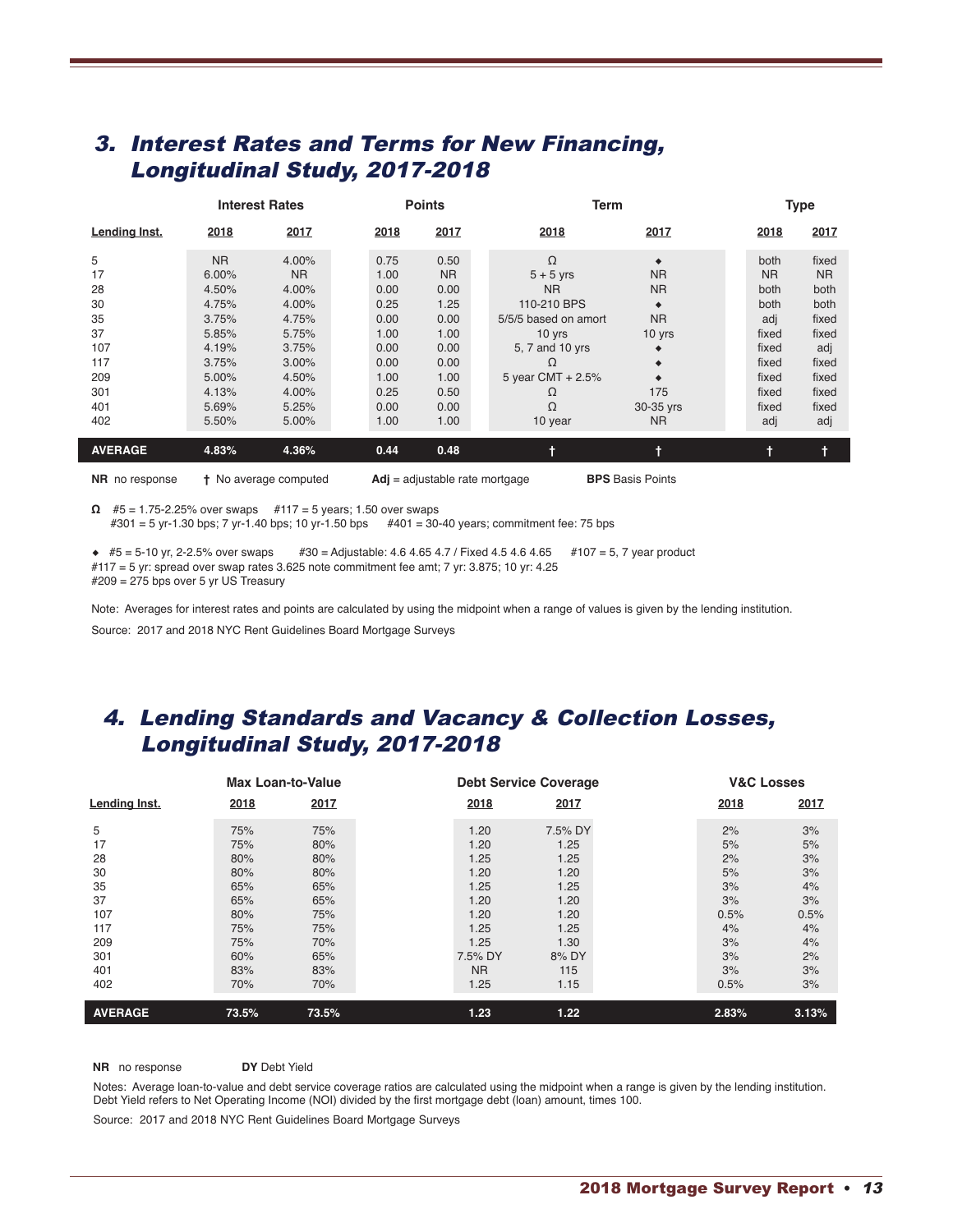## 5. Retrospective of New York City's Housing Market, 1982-2018

|      | <b>Interest Rates for</b> | <b>Permits for</b><br><b>New Housing Units in</b> | <b>Permits for</b><br><b>New Housing Units</b> |
|------|---------------------------|---------------------------------------------------|------------------------------------------------|
| Year | <b>New Mortgages</b>      | NYC and northern suburbs                          | in NYC only                                    |
| 1982 | 16.3%                     | 11,598 b                                          | 7,649                                          |
| 1983 | 13.0%                     | 17,249 b                                          | 11,795                                         |
| 1984 | 13.5%                     | 15,961                                            | 11,566                                         |
| 1985 | 12.9%                     | 25,504                                            | 20,332                                         |
| 1986 | 10.5%                     | 15,298                                            | 9,782                                          |
| 1987 | 10.2%                     | 18,659                                            | 13,764                                         |
| 1988 | 10.8%                     | 13,486                                            | 9,897                                          |
| 1989 | 12.0%                     | 13,896                                            | 11,546                                         |
| 1990 | 11.2%                     | 9,076                                             | 6,858                                          |
| 1991 | 10.7%                     | 6,406                                             | 4,699                                          |
| 1992 | 10.1%                     | 5,694                                             | 3,882                                          |
| 1993 | 9.2%                      | 7,314                                             | 5,173                                          |
| 1994 | 8.6%                      | 6,553                                             | 4,010                                          |
| 1995 | 10.1%                     | 7,296                                             | 5,135                                          |
| 1996 | 8.6%                      | 11,457                                            | 8,652                                          |
| 1997 | 8.8%                      | 11,619                                            | 8,987                                          |
| 1998 | 8.5%                      | 13,532                                            | 10,387                                         |
| 1999 | 7.8%                      | 15,326                                            | 12,421                                         |
| 2000 | 8.7%                      | 18,077                                            | 15,050                                         |
| 2001 | 8.4%                      | 19,636                                            | 16,856                                         |
| 2002 | 7.4%                      | 21,423                                            | 18,500                                         |
| 2003 | 6.2%                      | 23,778                                            | 21,218                                         |
| 2004 | 5.8%                      | 27,695                                            | 25,208                                         |
| 2005 | 5.5%                      | 33,606                                            | 31,599                                         |
| 2006 | 6.3%                      | 32,609                                            | 30,927                                         |
| 2007 | 6.3%                      | 34,514                                            | 31,902                                         |
| 2008 | 6.1%                      | 34,715                                            | 33,911                                         |
| 2009 | 6.5%                      | 6,665                                             | 6,057                                          |
| 2010 | 6.3%                      | 7,406                                             | 6,727                                          |
| 2011 | 5.8%                      | 10,326                                            | 8,936                                          |
| 2012 | 4.6%                      | 11,170                                            | 10,334                                         |
| 2013 | 4.4%                      | 18,963                                            | 17,995                                         |
| 2014 | 4.9%                      | 21,580                                            | 20,428                                         |
| 2015 | 4.3%                      | 57,559                                            | 56,183                                         |
| 2016 | 4.0%                      | 18,116 ♦                                          | 16,280 ♦                                       |
| 2017 | 4.3%                      | 24,054 Ø                                          | 22,131 Ø                                       |
| 2018 | 4.8%                      |                                                   |                                                |

**b** Prior to 1984, Bergen Co., NJ permit figures are included. **Ø** Figures are preliminary.

◆ This figure has been revised from the preliminary figure reported last year to reflect the final adjusted count.

\*Permit data for 2018 will be available in next year's *Mortgage Survey Report*.

Notes: Interest rate data was collected in January-February and represents a 12-month average of the preceding year. Permit data is for the entire 12-month period of the shown year. The northern suburbs include Putnam, Rockland, and Westchester counties. Sources: NYC Rent Guidelines Board, Annual Mortgage Surveys; U.S. Bureau of the Census, Manufacturing & Construction Division, Residential Construction Branch.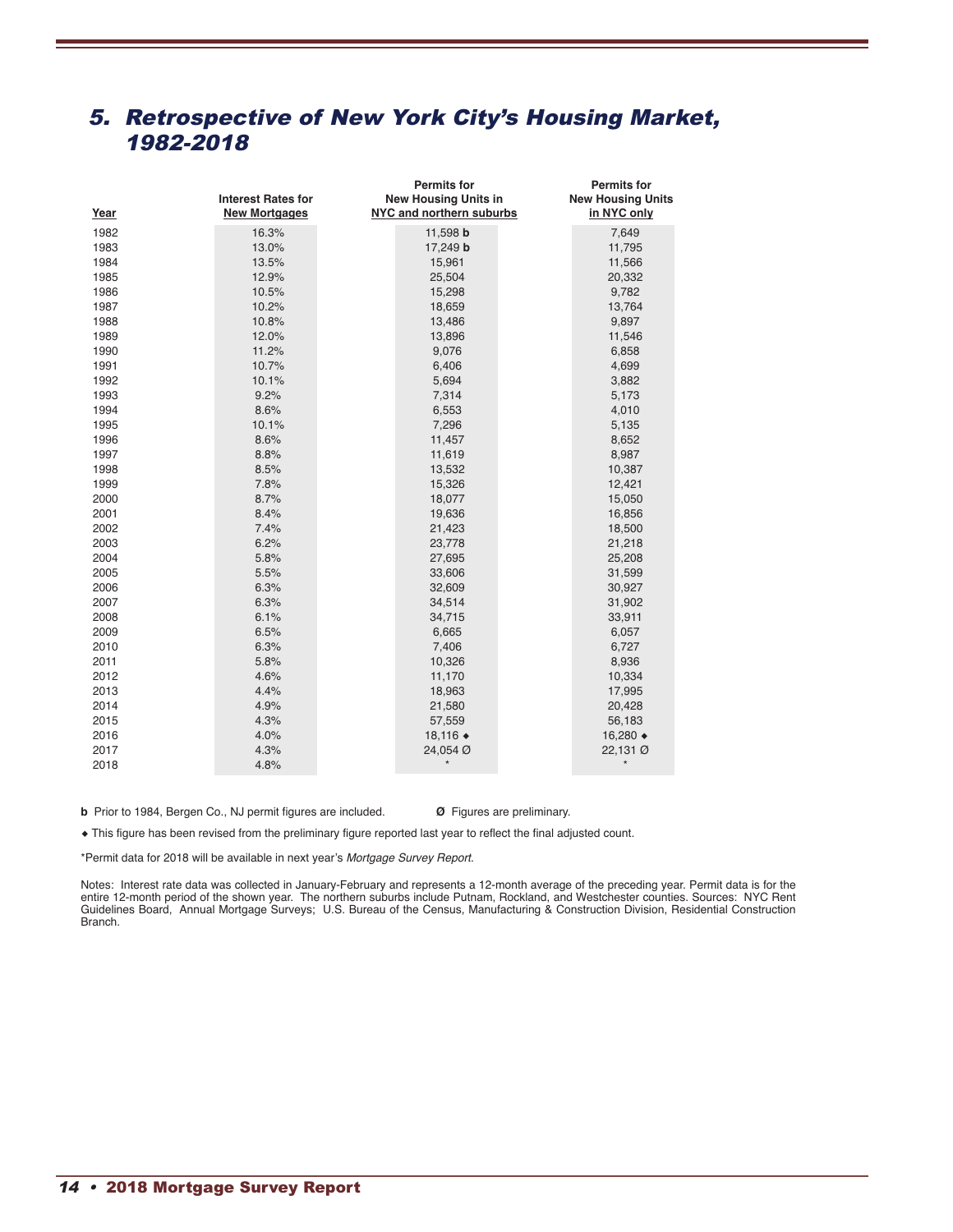## 6. 2018 Survey of Mortgage Financing for Multifamily Properties

| I. Financing Availability and Terms for Multifamily Buildings                                                                                                 |                       |                                                                                                                                                                                                                               |
|---------------------------------------------------------------------------------------------------------------------------------------------------------------|-----------------------|-------------------------------------------------------------------------------------------------------------------------------------------------------------------------------------------------------------------------------|
|                                                                                                                                                               |                       |                                                                                                                                                                                                                               |
| Ia. Do you currently offer new permanent financing<br>(i.e., loans secured by a property not previously<br>mortgaged by your institution) for rent stabilized | Interest rate:        | %<br>%<br>(current)<br>(2017 average)                                                                                                                                                                                         |
| buildings?                                                                                                                                                    | Points:               |                                                                                                                                                                                                                               |
| $\Box$ Yes (Indicate typical terms and conditions at right.)<br>□ No                                                                                          | Terms:                | Current 5, 7 and 10 yr spreads<br>over swap rates and note commitment<br>fee amount:                                                                                                                                          |
|                                                                                                                                                               |                       |                                                                                                                                                                                                                               |
|                                                                                                                                                               | Type:                 | Fixed / Adjustable (circle one)                                                                                                                                                                                               |
|                                                                                                                                                               |                       | Special conditions: The conditions of the conditions of the conditions of the conditions of the conditions of the conditions of the conditions of the conditions of the conditions of the conditions of the conditions of the |
| Ib. How many loans were made by your institution in 2017<br>for new permanent financing of rent stabilized buildings?                                         | Number of loans:      |                                                                                                                                                                                                                               |
| 2. How many loans did your institution refinance in 2017<br>for rent stabilized buildings?                                                                    | Number of loans:      |                                                                                                                                                                                                                               |
| 3a. In the past year, has the total volume of new and<br>refinanced loans underwritten by your institution<br>changed significantly (by at least 5%)?         | (increase / decrease) | Yes, we have experienced a significant<br>of about %.                                                                                                                                                                         |
|                                                                                                                                                               |                       | No, it is about the same. (Please skip Question 3b).                                                                                                                                                                          |
| 3b. If loan volume has changed significantly, is the<br>change attributable to:                                                                               | A significant         | in the volume of<br>(increase / decrease)<br>loan applications of about _____ %.                                                                                                                                              |
| (Please check and fill in all applicable choices.)                                                                                                            | A significant         | in the rate of<br>(increase / decrease)                                                                                                                                                                                       |
|                                                                                                                                                               |                       | application approvals of about ______ %.                                                                                                                                                                                      |
| Are there any trends related to financing availability and terms on which you wish to comment?                                                                |                       |                                                                                                                                                                                                                               |
|                                                                                                                                                               |                       |                                                                                                                                                                                                                               |
|                                                                                                                                                               |                       |                                                                                                                                                                                                                               |
|                                                                                                                                                               |                       |                                                                                                                                                                                                                               |
|                                                                                                                                                               |                       | 2                                                                                                                                                                                                                             |
|                                                                                                                                                               |                       |                                                                                                                                                                                                                               |

| 10. Approximately what percentage of your loans to<br>rent stabilized buildings are currently in foreclosure?                                                                                                                                                           | <b>Q</b> None<br>Approximately _________ %.                                                                                                                                             |  |  |  |  |  |
|-------------------------------------------------------------------------------------------------------------------------------------------------------------------------------------------------------------------------------------------------------------------------|-----------------------------------------------------------------------------------------------------------------------------------------------------------------------------------------|--|--|--|--|--|
| IIa. Does your institution retain the mortgages you offer<br>or do you sell any to secondary markets?                                                                                                                                                                   | We retain all the mortgages sold. (If so, please skip<br>to question 12.)<br>We sell all our mortgages to secondary markets.<br>We sell ___ % of our mortgages to secondary markets.    |  |  |  |  |  |
| IIb. To whom do you sell your mortgages?<br>(Please check all that apply)                                                                                                                                                                                               | <b>D</b> Fannie Mae<br><b>E</b> Freddie Mac<br>$\Box$ Other: $\Box$                                                                                                                     |  |  |  |  |  |
| 12. In your sector, who are your major competitors in multi-family lending?                                                                                                                                                                                             |                                                                                                                                                                                         |  |  |  |  |  |
|                                                                                                                                                                                                                                                                         |                                                                                                                                                                                         |  |  |  |  |  |
| 13. Do the mortgages offered to rent stabilized buildings<br>include any commercial space?                                                                                                                                                                              | □ No<br>Yes. Approximately what percentage of buildings in<br>your portfolio have commercial space? ________%                                                                           |  |  |  |  |  |
| 14. What is your best estimate of average operating<br>and maintenance costs per unit per month in the<br>rent stabilized buildings financed by your institution?                                                                                                       | per unit per month<br>s.                                                                                                                                                                |  |  |  |  |  |
| (Include the following operating and maintenance costs in your estimate: Real Estate & Other Taxes, Labor, Fuel, Utilities, Contractor<br>Services, Administration - including Legal, Management and other costs - Insurance, Parts & Supplies, and Replacement Costs.) |                                                                                                                                                                                         |  |  |  |  |  |
| 15. What is your best estimate of average rent<br>per unit per month in the rent stabilized buildings<br>financed by your institution?                                                                                                                                  | \$                                                                                                                                                                                      |  |  |  |  |  |
| 16. Do any of your lending or underwriting standards<br>differ for rent stabilized buildings as opposed to<br>non-stabilized multifamily properties?<br>(Please check all that apply)                                                                                   | New Financing Rates:<br>Higher L Lower L Same<br>Higher L Lower L Same<br>Refinancing Rates:<br>LTV Ratio:<br>□ Higher □ Lower □ Same<br>Debt Service Coverage: Q Higher Q Lower Q Same |  |  |  |  |  |
| 17. On average, how does your portfolio of rent stabilized<br>buildings perform as compared with expectations<br>at the time of the initial loan originations?<br>(Please check all that apply)                                                                         | Better Q Worse Q Same<br>Net Operating Income:<br>Debt Service Coverage: Q Better Q Worse Q Same<br>O&M Expenses:<br>G Better G Worse G Same                                            |  |  |  |  |  |
|                                                                                                                                                                                                                                                                         |                                                                                                                                                                                         |  |  |  |  |  |

|                                                                                                                             | II. Underwriting Criteria for Rent Stabilized Buildings<br>N.A.                                                                                                                                                                    |  |  |  |  |
|-----------------------------------------------------------------------------------------------------------------------------|------------------------------------------------------------------------------------------------------------------------------------------------------------------------------------------------------------------------------------|--|--|--|--|
| 4a. What standards does your institution employ when<br>assessing loan applications for rent stabilized                     | Maximum ITV:<br>n                                                                                                                                                                                                                  |  |  |  |  |
| buildings?                                                                                                                  | Minimum DSCR<br>or Debt Yield:<br>o                                                                                                                                                                                                |  |  |  |  |
| 4b. Please provide any other standards your institution                                                                     | N.A.                                                                                                                                                                                                                               |  |  |  |  |
| employs when assessing loan applications.<br>If you do not employ the standard given,<br>place an "X" in the "N.A." column. | Number of Units in Building:<br>n                                                                                                                                                                                                  |  |  |  |  |
| (Indicate an average, minimum, or maximum criteria.)                                                                        | Building Age: The Contract of the Contract of the Contract of the Contract of the Contract of the Contract of the Contract of the Contract of the Contract of the Contract of the Contract of the Contract of the Contract of<br>n |  |  |  |  |
|                                                                                                                             | Borrower Lives in Building:<br>n                                                                                                                                                                                                   |  |  |  |  |
|                                                                                                                             | Overall Building Maintenance:<br>n                                                                                                                                                                                                 |  |  |  |  |
|                                                                                                                             | Co-op / Condo Conversion<br>n<br>Potential:                                                                                                                                                                                        |  |  |  |  |
|                                                                                                                             | ▫                                                                                                                                                                                                                                  |  |  |  |  |
| 5. Did your institution change its underwriting<br>practices for financing or refinancing rent                              | □ Yes                                                                                                                                                                                                                              |  |  |  |  |
| stabilized buildings over the past year?                                                                                    | No. (If no, please skip to Question 7).                                                                                                                                                                                            |  |  |  |  |
| 6. Yes, we changed our underwriting practices<br>for rent stabilized buildings to:                                          | Use ____________ stringent approvals.<br>(more / less)                                                                                                                                                                             |  |  |  |  |
| (Please check and fill in all applicable choices.)                                                                          | Require<br>fees (i.e., points or fees).<br>(higher / lower)                                                                                                                                                                        |  |  |  |  |
|                                                                                                                             | ▫<br>loan-to-value ratio.<br>(Increase / Decrease)                                                                                                                                                                                 |  |  |  |  |
|                                                                                                                             | o.<br>_ monitoring requirements.<br>(Increase / Decrease)                                                                                                                                                                          |  |  |  |  |
|                                                                                                                             | lending to rent stabilized<br>o.<br>(Discontinue / Reduce / Expand ) buildings.<br>$\Box$ Other:                                                                                                                                   |  |  |  |  |
|                                                                                                                             | III. Additional Mortgage Questions                                                                                                                                                                                                 |  |  |  |  |
| 7. How many dwelling units are contained in the average                                                                     | $120 - 49$<br>$-1.10$<br>$\Box$ $  . 9$                                                                                                                                                                                            |  |  |  |  |
| rent stabilized building financed by your institution?<br>(Please check only one.)                                          | $-50 - 99$<br>$\Box$ 100 or more                                                                                                                                                                                                   |  |  |  |  |
| 8. Which of the following best describes the average                                                                        | $\Box$ < $1\%$<br>$-1\%$<br>□ 2%                                                                                                                                                                                                   |  |  |  |  |
| vacancy and collection loss for rent stabilized buildings<br>during the past year? (Please check only one.)                 | □ 3%<br>$-4%$<br>$\Box$ 5%<br>□ 6%<br>$-7\%$<br>$\Box$ > 7%                                                                                                                                                                        |  |  |  |  |
|                                                                                                                             |                                                                                                                                                                                                                                    |  |  |  |  |
| 9. Approximately what percentage of your loans to<br>rent stabilized buildings are currently non-performing?                | <b>Q</b> None<br>Approximately ________ %.                                                                                                                                                                                         |  |  |  |  |
|                                                                                                                             |                                                                                                                                                                                                                                    |  |  |  |  |
|                                                                                                                             | 3                                                                                                                                                                                                                                  |  |  |  |  |
|                                                                                                                             |                                                                                                                                                                                                                                    |  |  |  |  |

| 18. Please estimate the average mortgage loan payment per unit per month for a typical building in your portfolio:<br>\$                                                              |   |
|---------------------------------------------------------------------------------------------------------------------------------------------------------------------------------------|---|
| 19. Are there any additional trends relating to underwriting criteria, non-performing loans & foreclosure, or the mortgage<br>market in general on which you wish to comment?         |   |
|                                                                                                                                                                                       |   |
|                                                                                                                                                                                       |   |
|                                                                                                                                                                                       |   |
|                                                                                                                                                                                       |   |
|                                                                                                                                                                                       |   |
|                                                                                                                                                                                       |   |
|                                                                                                                                                                                       |   |
|                                                                                                                                                                                       |   |
| Thank you for taking the time to complete the survey. If you have any questions, please<br>contact RGB Research Director Brian Hoberman at (212) 669-7484 or<br>bhoberman@nycrgb.org. |   |
| Findings will be published in the 2018 Mortgage Survey Report, which is scheduled to be<br>released by the end of March.                                                              |   |
|                                                                                                                                                                                       | 5 |